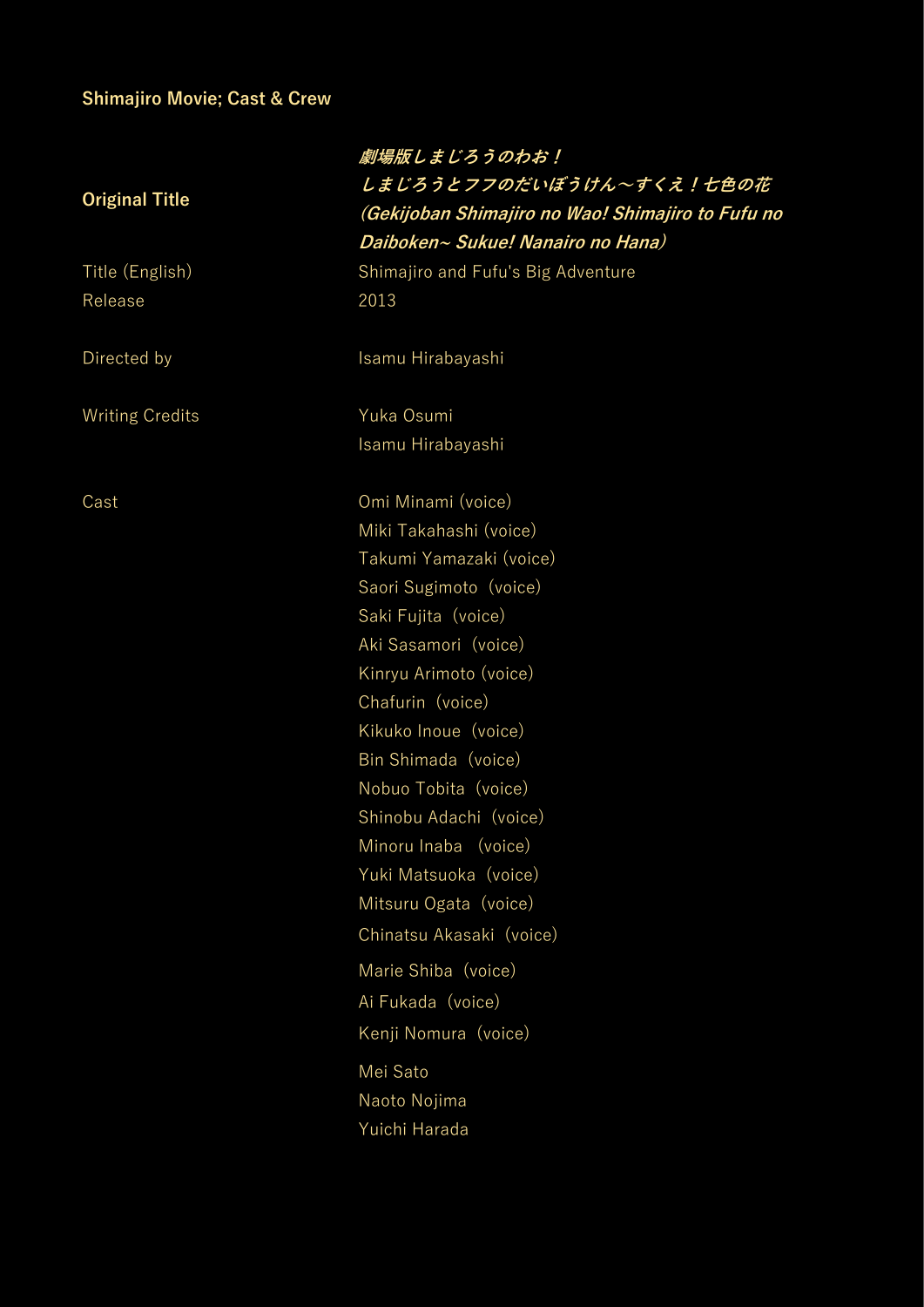| Produced by                 | Tsutomu Chuji                    |
|-----------------------------|----------------------------------|
|                             | Yutaka Sugiyama                  |
|                             | Shin Furukawa                    |
|                             | Kota Kimura                      |
|                             | Hiroki Fujiwara                  |
|                             | Madoka Katsumata                 |
|                             | Yukari Kiso                      |
|                             | Takashi Nakamura                 |
|                             | Yoshimi Ishii                    |
| Music by                    | Takashi Watanabe                 |
|                             | Sony Music Direct (Japan) Inc.   |
| Art Direction by            | Ken Murakami                     |
| <b>Production Companies</b> | The Answer Studio                |
|                             | DASH Co., Ltd.                   |
|                             | Demand                           |
|                             | DENTSU INC.                      |
|                             | TV Setouchi Broadcasting(TSC)    |
|                             | <b>Benesse Corporation</b>       |
| <b>Distributors</b>         | <b>TOHO Visual Entertainment</b> |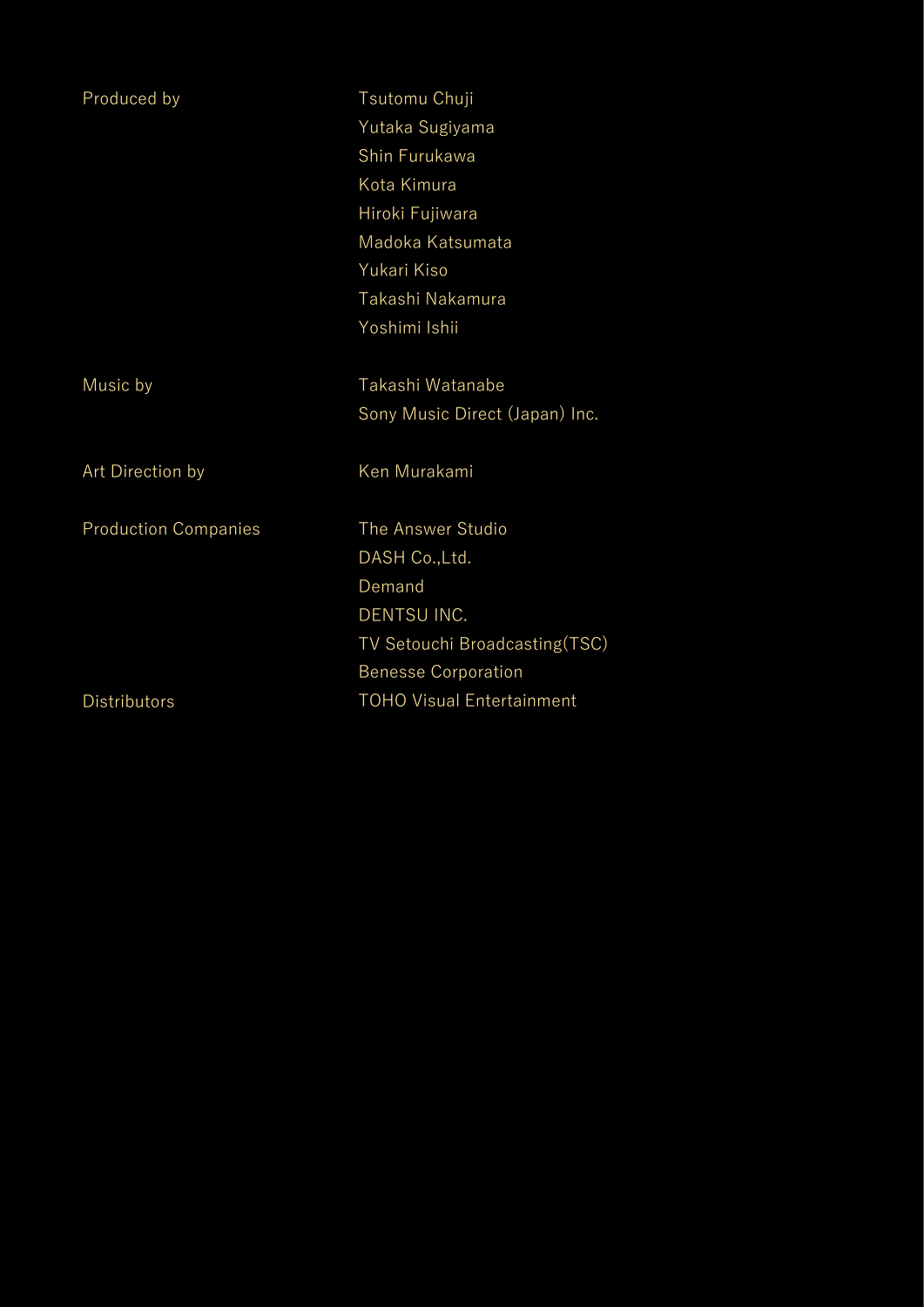Release 2014

## **劇場版しまじろうのわお! しまじろうとくじらのうた (Gekijoban Shimajiro no Wao! Shimajiro to Kujira no Uta)** Title (English) Shimajiro and the Whale's Song Directed by **Isamu Hirabayashi** Hiroshi Kawamata (Animation) Writing Credits **Takashi Yamada** (Animation) Isamu Hirabayashi Cast Omi Minami (voice) Miki Takahashi (voice) Takumi Yamazaki (voice) Saori Sugimoto (voice) Kikuko Inoue (voice) Nobuo Tobita (voice) Shinobu Adachi (voice) Minoru Inaba (voice) Akiko Toda (voice) Akemi Obata (voice) Yuko Kobayashi (voice) Shinpachi Tsuji (voice) Ai Fukada (voice) Kazumasa Katsura (voice) Shiori Mastuda (voice) Makiko Yone (voice) Tatsuya Gashuin (voice) Sayu Kubota Naoto Nojima Produced by Tsutomu Chuji Yutaka Sugiyama Shuhei Ishibasi Hiroki Fujiwara

Madoka Katsumata Yukari Kiso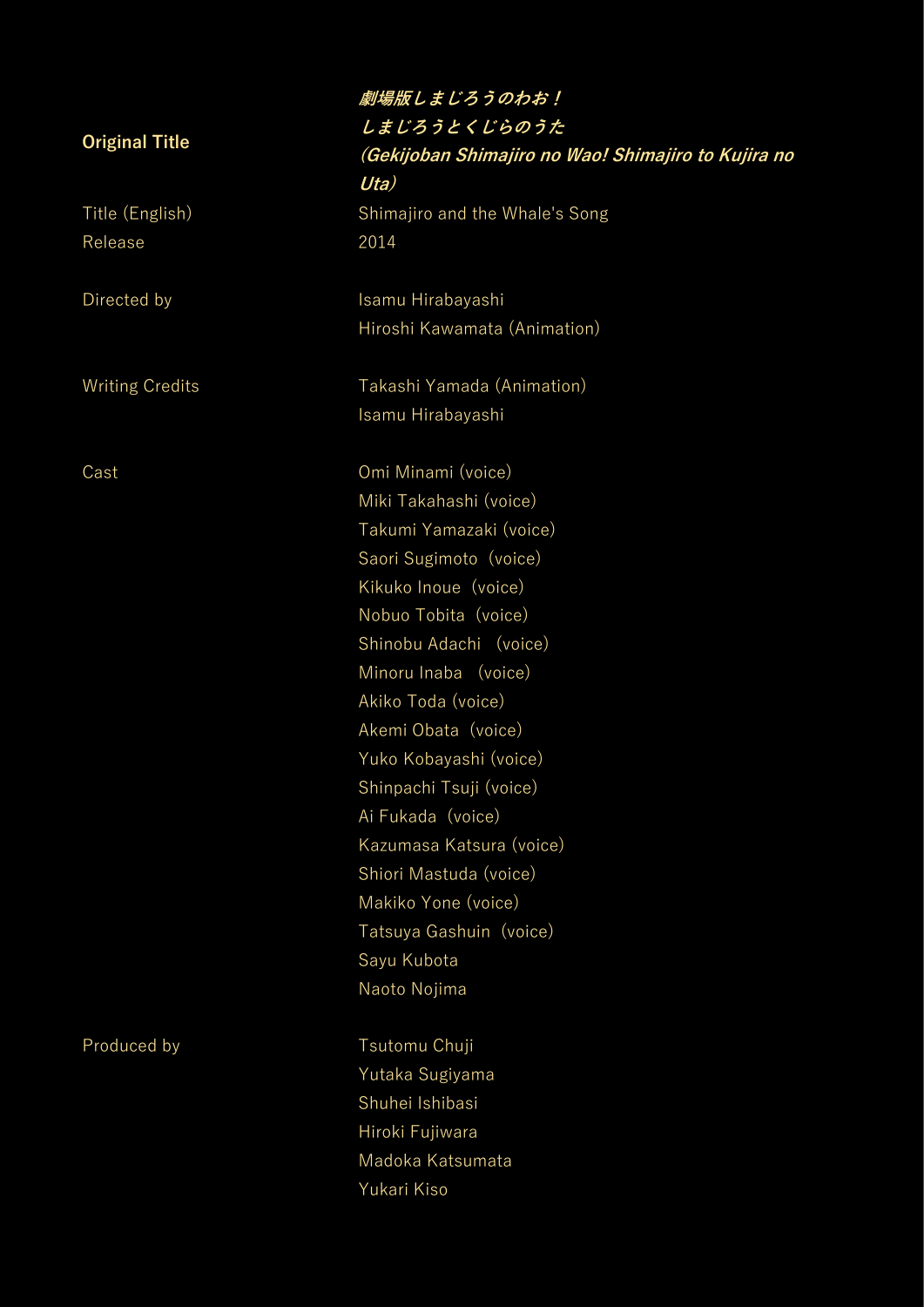### Takashi Nakamura Yoshimi Ishii

| Music by                    | Takashi Watanabe                 |
|-----------------------------|----------------------------------|
|                             | Sony Music Direct (Japan) Inc.   |
| Art Direction by            | Ken Murakami                     |
|                             |                                  |
| <b>Production Companies</b> | The Answer Studio                |
|                             | DASH Co., Ltd.                   |
|                             | Demand                           |
|                             | DENTSU INC.                      |
|                             | TV Setouchi Broadcasting (TSC)   |
|                             | <b>Benesse Corporation</b>       |
| <b>Distributors</b>         | <b>TOHO Visual Entertainment</b> |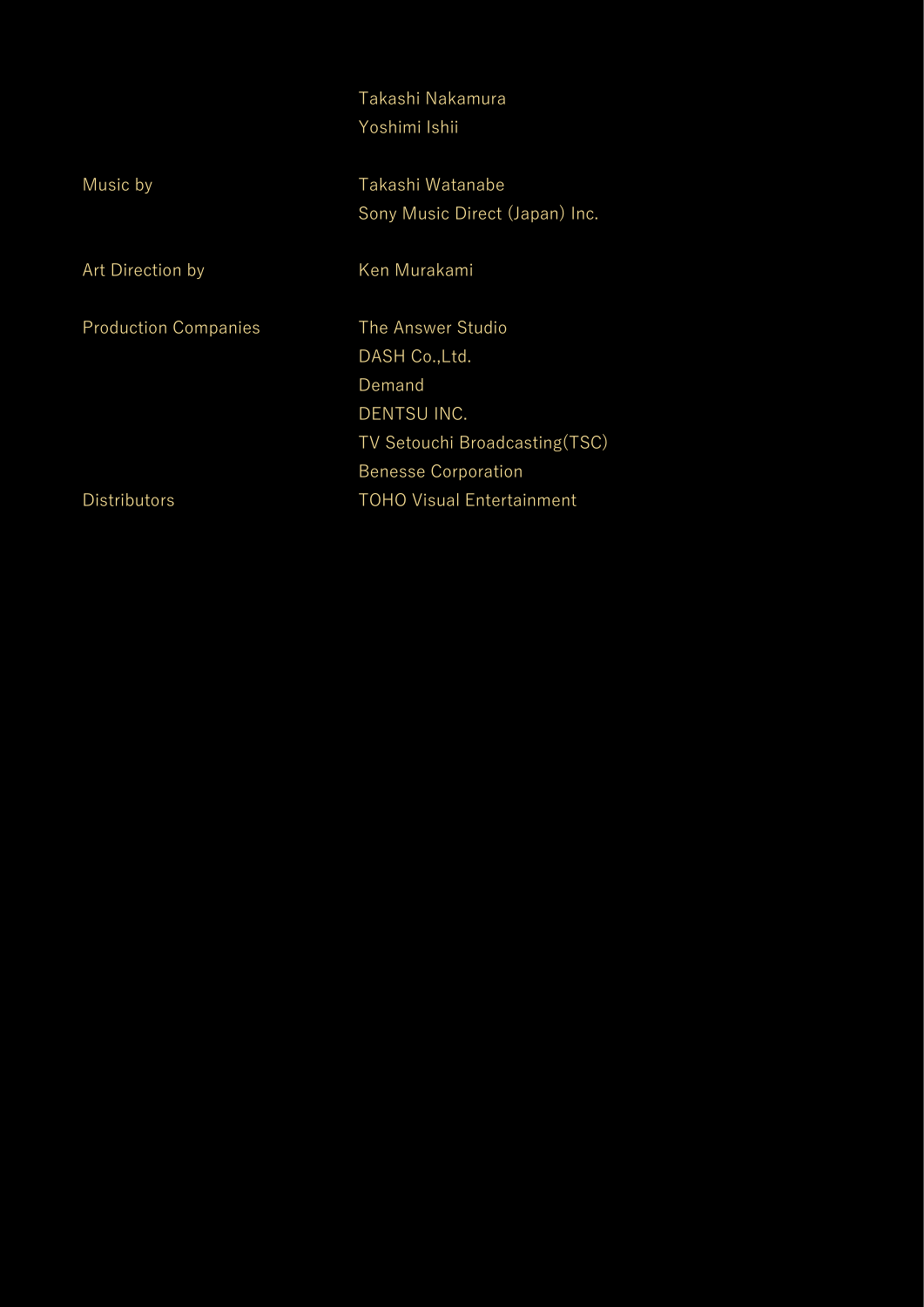Release 2015

## **劇場版しまじろうのわお! しまじろうとおおきなき (Gekijoban Shimajiro no Wao! Shimajiro to Okinaki)**

Title (English) Shimajiro and the Mother Tree

Directed by **Isamu Hirabayashi** Hiroshi Kawamata (Animation)

Writing Credits Takashi Yamada (Animation) Isamu Hirabayashi

Cast Omi Minami (voice) Miki Takahashi (voice) Takumi Yamazaki (voice) Saori Sugimoto (voice) Chafurin (voice) Kikuko Inoue (voice) Bin Shimada (voice) Nobuo Tobita (voice) Minoru Inaba (voice) Ayahi Takagaki (voice) Sayaka Nakaya (voice) Asami Imai (voice) Kenji Nomura (voice) Chika Makihara (voice) Kazushige Watanabe (voice) Katsumi Suzuki (voice) Ayumi Tsunematsu (voice) Satomi Otani (voice) Sakiko Uran (voice) Tsuyoshi Hirabayashi (voice) Tatsuya Gashuin (voice)

Produced by Tsutomu Chuji Yutaka Sugiyama Koji Hosono Azusa Shintaku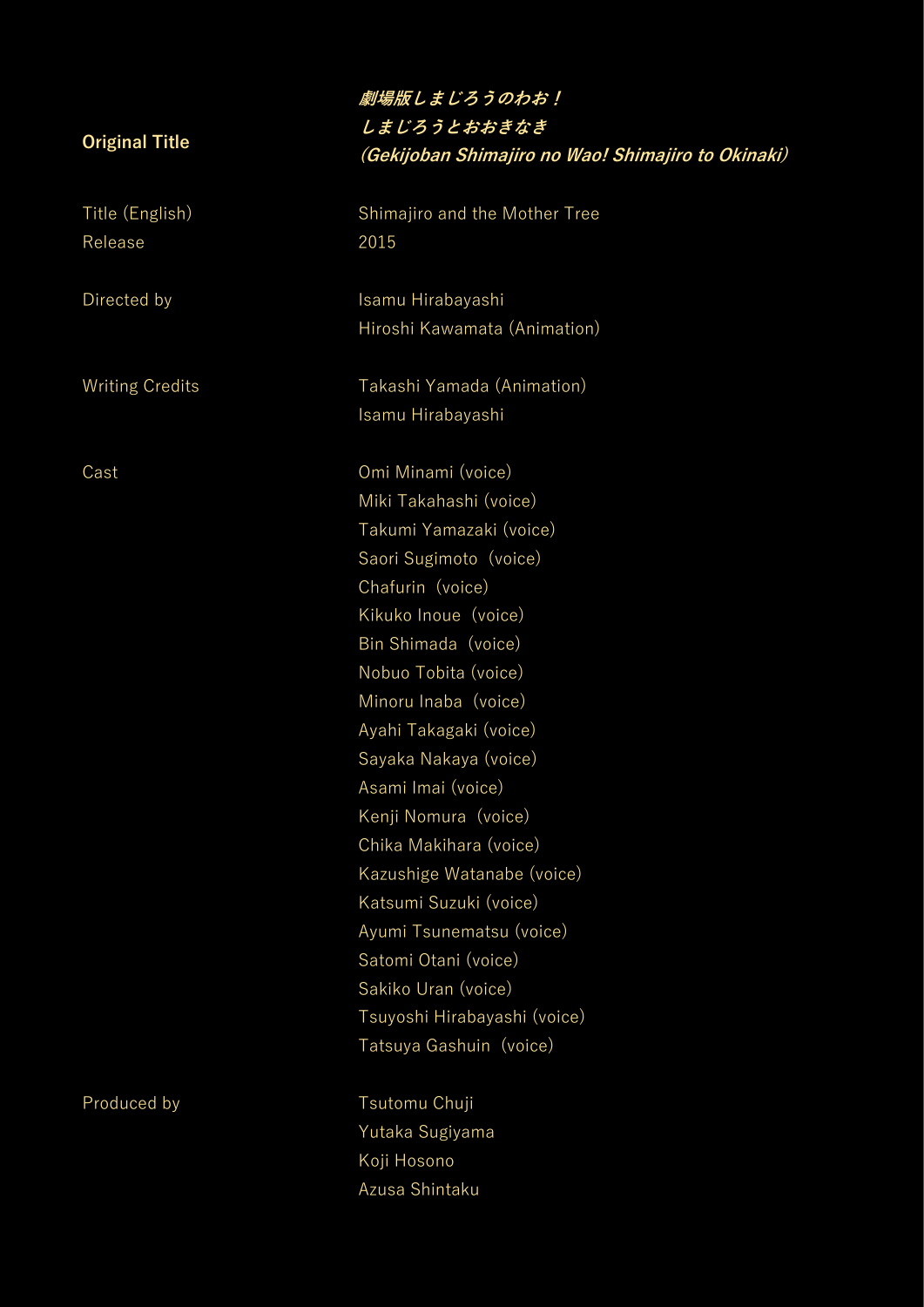|                             | Hiroki Fujiwara                  |
|-----------------------------|----------------------------------|
|                             | Madoka Katsumata                 |
|                             | Yukari Kiso                      |
|                             | Takashi Nakamura                 |
|                             | Yoshimi Ishii                    |
| Music by                    | Takashi Watanabe                 |
|                             | Sony Music Direct (Japan) Inc.   |
| Art Direction by            | Ken Murakami                     |
| <b>Production Companies</b> | The Answer Studio                |
|                             | DASH Co., Ltd.                   |
|                             | Demand                           |
|                             | DENTSU INC.                      |
|                             | TV Setouchi Broadcasting (TSC)   |
|                             | <b>Benesse Corporation</b>       |
| <b>Distributors</b>         | <b>TOHO Visual Entertainment</b> |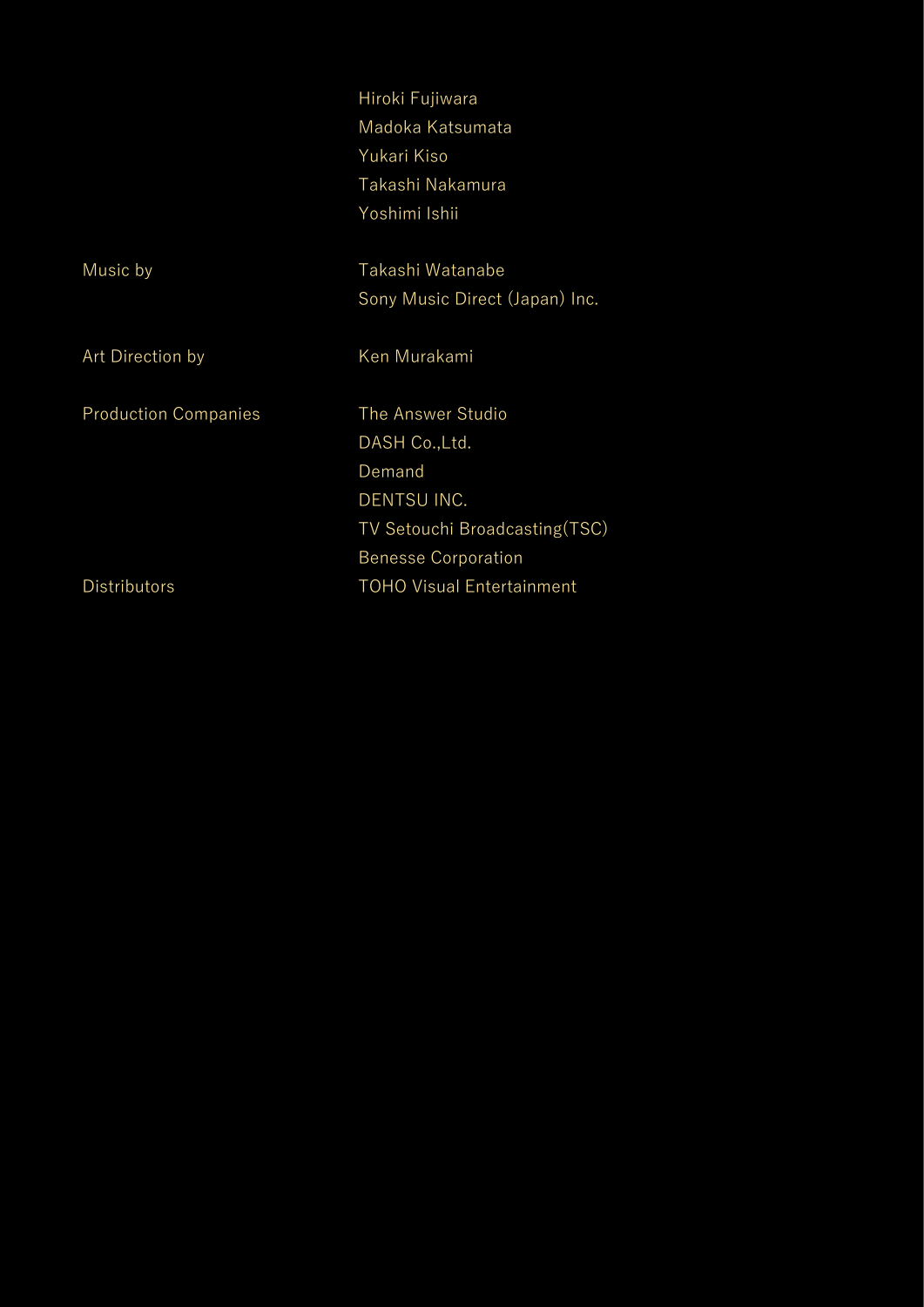Release 2016

**劇場版しまじろうのわお! しまじろうとえほんのくに (Gekijoban Shimajiro no Wao! Shimajiro to Ehon no Kuni)** Title (English) Shimajiro in Bookland Directed by **Isamu Hirabayashi** Hiroshi Kawamata(Animation) Writing Credits Takashi Yamada(Animation) Cast Omi Minami (voice) Miki Takahashi (voice) Takumi Yamazaki (voice) Saori Sugimoto (voice) Kikuko Inoue (voice) Minoru Inaba (voice) Maaya Uchida (voice) Katsuhisa Houki (voice) Shizuka Itoh (voice) Kozo Shioya (voice) Ayumi Yoshida (voice) Megumi Toda (voice) Sawako Hata (voice) Yuka Nakanishi (voice) Marika Minase (voice) Hitomi Suzuki (voice) Eri Inagawa (voice) Marie Shiba (voice) Honoka Inoue (voice) Tsuyoshi Hirabayashi (voice) Yuria Kizaki (AKB48) (voice)

Kanon Kimoto (SKE48) (voice)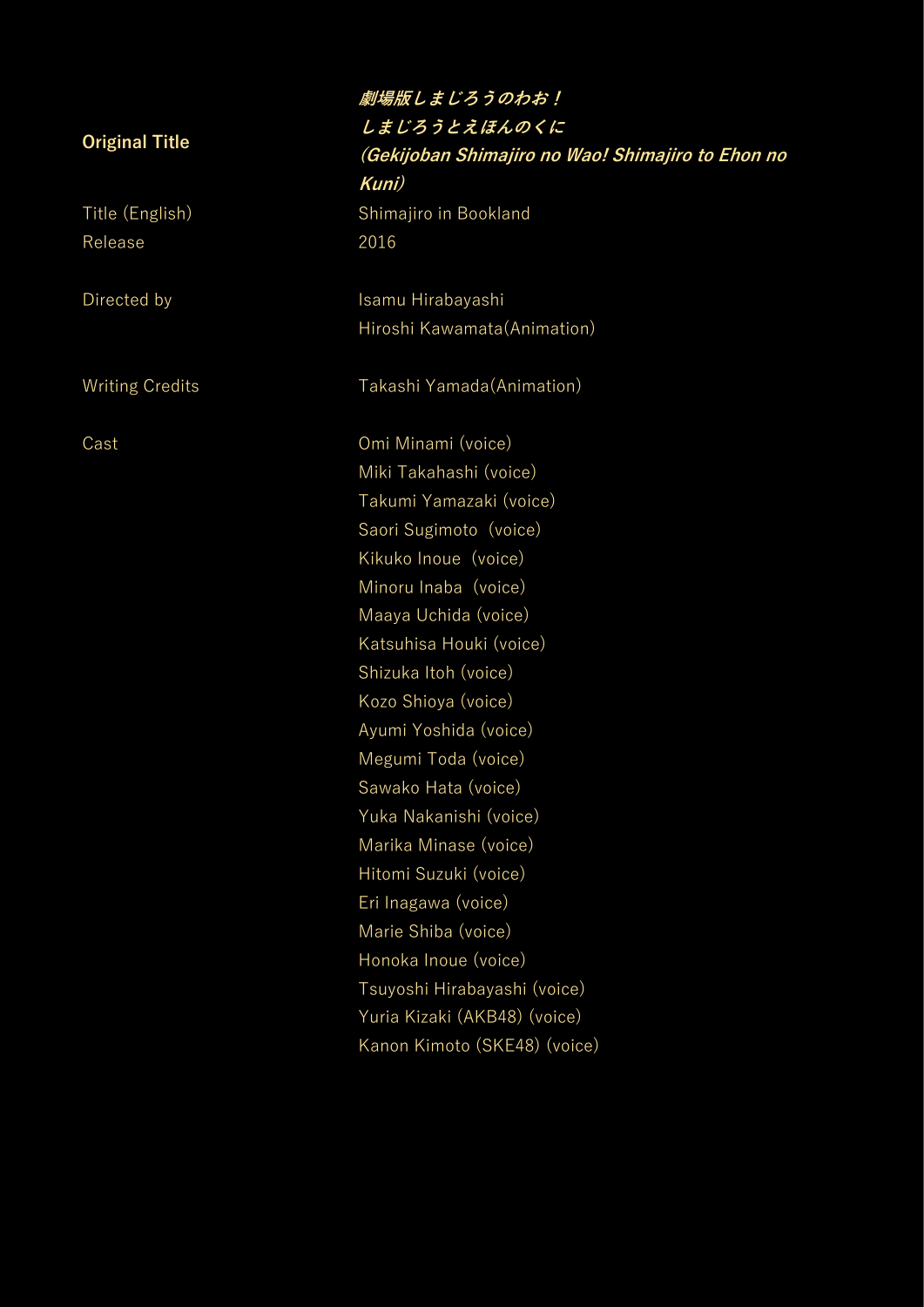| Produced by                 | Tsutomu Chuji                    |
|-----------------------------|----------------------------------|
|                             | Shiho Kawahara                   |
|                             | Yutaka Sugiyama                  |
|                             | Masako Nagata                    |
|                             | Koji Hosono                      |
|                             | Hiromi Mitsuhasi                 |
|                             | Hiroki Fujiwara                  |
|                             | Madoka Katsumata                 |
|                             | Yukari Kiso                      |
|                             | Takashi Nakamura                 |
|                             | Yoshimi Ishii                    |
| Music by                    | Takashi Watanabe                 |
|                             | Sony Music Direct (Japan) Inc.   |
| Art Direction by            | Ken Murakami                     |
| <b>Production Companies</b> | The Answer Studio                |
|                             | DASH Co., Ltd.                   |
|                             | Demand                           |
|                             | DENTSU INC.                      |
|                             | TV Setouchi Broadcasting(TSC)    |
|                             | <b>Benesse Corporation</b>       |
| <b>Distributors</b>         | <b>TOHO Visual Entertainment</b> |
|                             |                                  |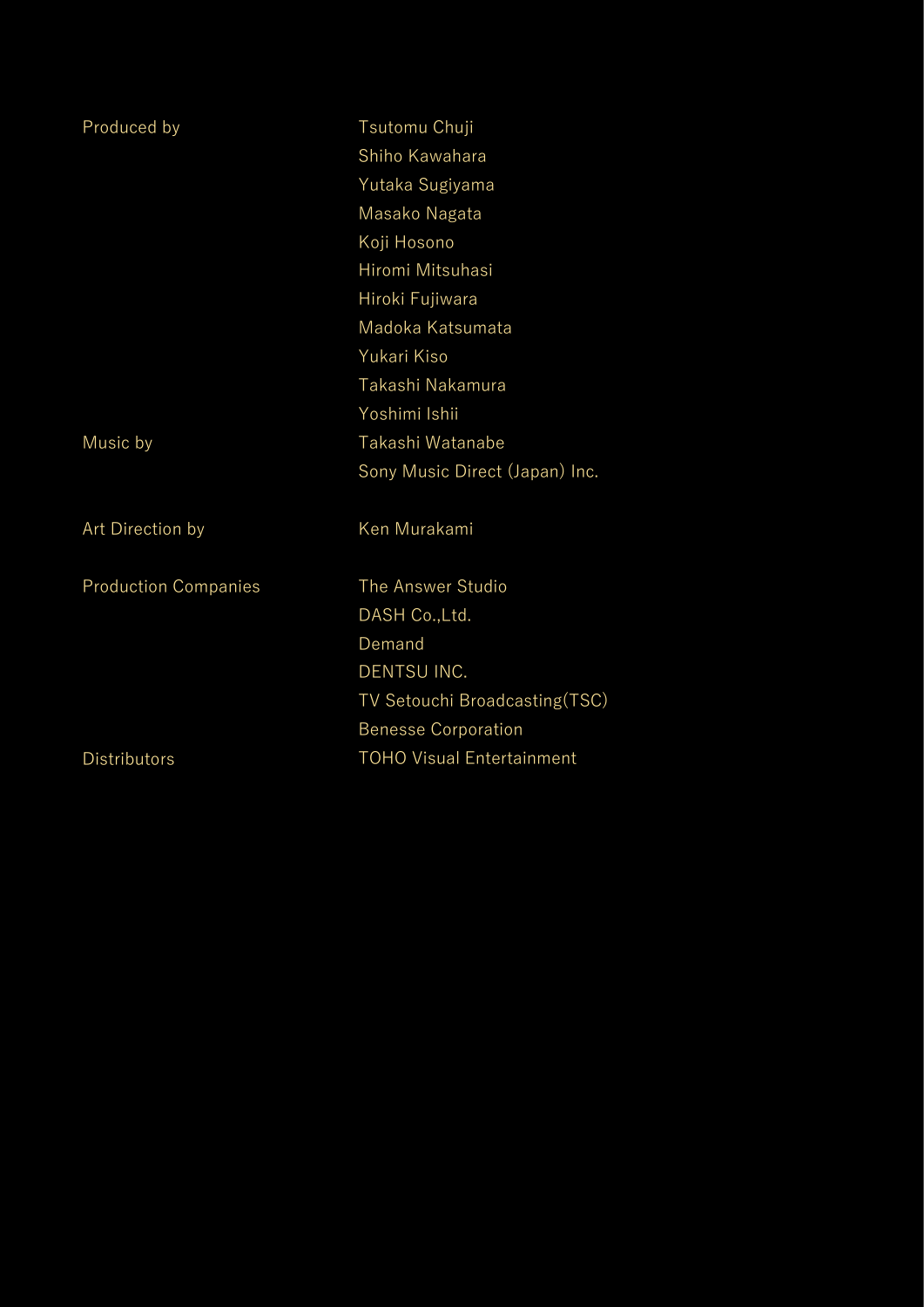Release 2017

**劇場版しまじろうのわお! しまじろうとにじのオアシス (Gekijoban Shimajiro no Wao! Shimajiro to Niji no Oashisu)** Title (English) Shimajiro and the Rainbow Oasis Directed by **Isamu Hirabayashi** Hiro Takashima (Animation) Writing Credits **Isamu Hirabayashi** Cast Omi Minami (voice) Miki Takahashi (voice) Takumi Yamazaki (voice) Saori Sugimoto (voice) Chafurin (voice) Kikuko Inoue (voice) Minoru Inaba (voice) Ami Koshimizu (voice) Aya Hisakawa (voice) Akio Nojima (voice) Takayuki Miyamoto (voice) Mummy-D (voice) Hanako Yamada (voice) COWCOW (Kenji Tada & Yoshi) (voice) Rumiko Varnes (voice/English)

Vinay Murthy (voice/English) Mirei Yamagata (voice/English) Yuki Toyoda (voice/English) Cyrus Nozomu Sethna (voice/English) Jack Merluzzi (voice/English) Sachiko Hara (voice/English) Rachel Walzer (voice/English) Kris Roche (voice/English) Diana Garnet (voice/English)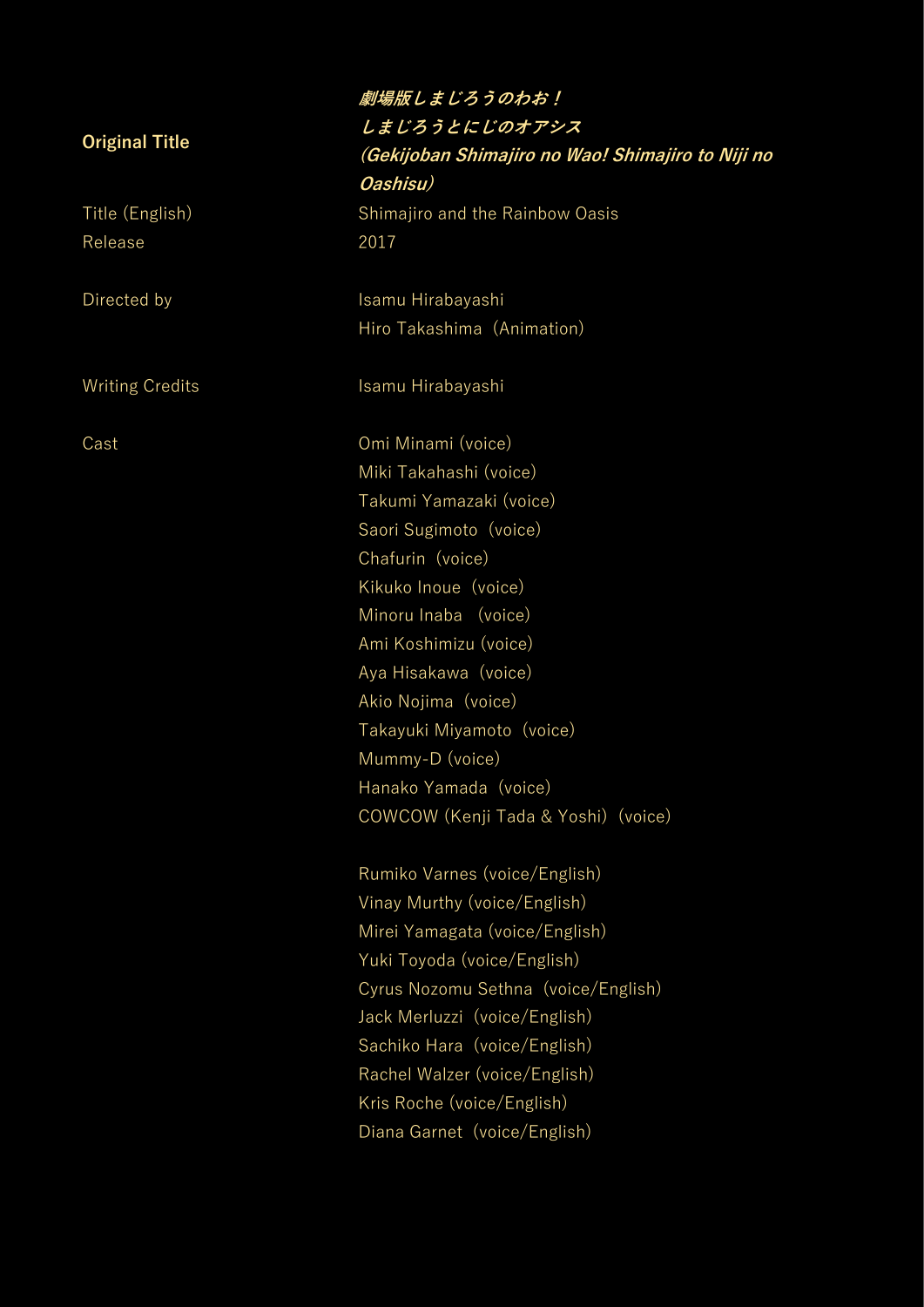| Produced by                 | Tsutomu Chuji<br>Shiho Kawahara<br>Shinya Nakahara<br>Yukiko Nagaoka<br>Madoka Katsumata<br>Yukari Kiso<br>Takashi Nakamura<br>Yoshimi Ishii |
|-----------------------------|----------------------------------------------------------------------------------------------------------------------------------------------|
| Music by                    | Takashi Watanabe<br>Tomonori Adachi<br>Miyu Nakahara<br>Sony Music Direct (Japan) Inc.                                                       |
| Art Direction by            | Ken Murakami                                                                                                                                 |
| <b>Production Companies</b> | The Answer Studio<br>DASH Co., Ltd.<br>DENTSU INC.<br>TV Setouchi Broadcasting(TSC)<br><b>Benesse Corporation</b>                            |
| <b>Distributors</b>         | <b>TOHO Visual Entertainment</b>                                                                                                             |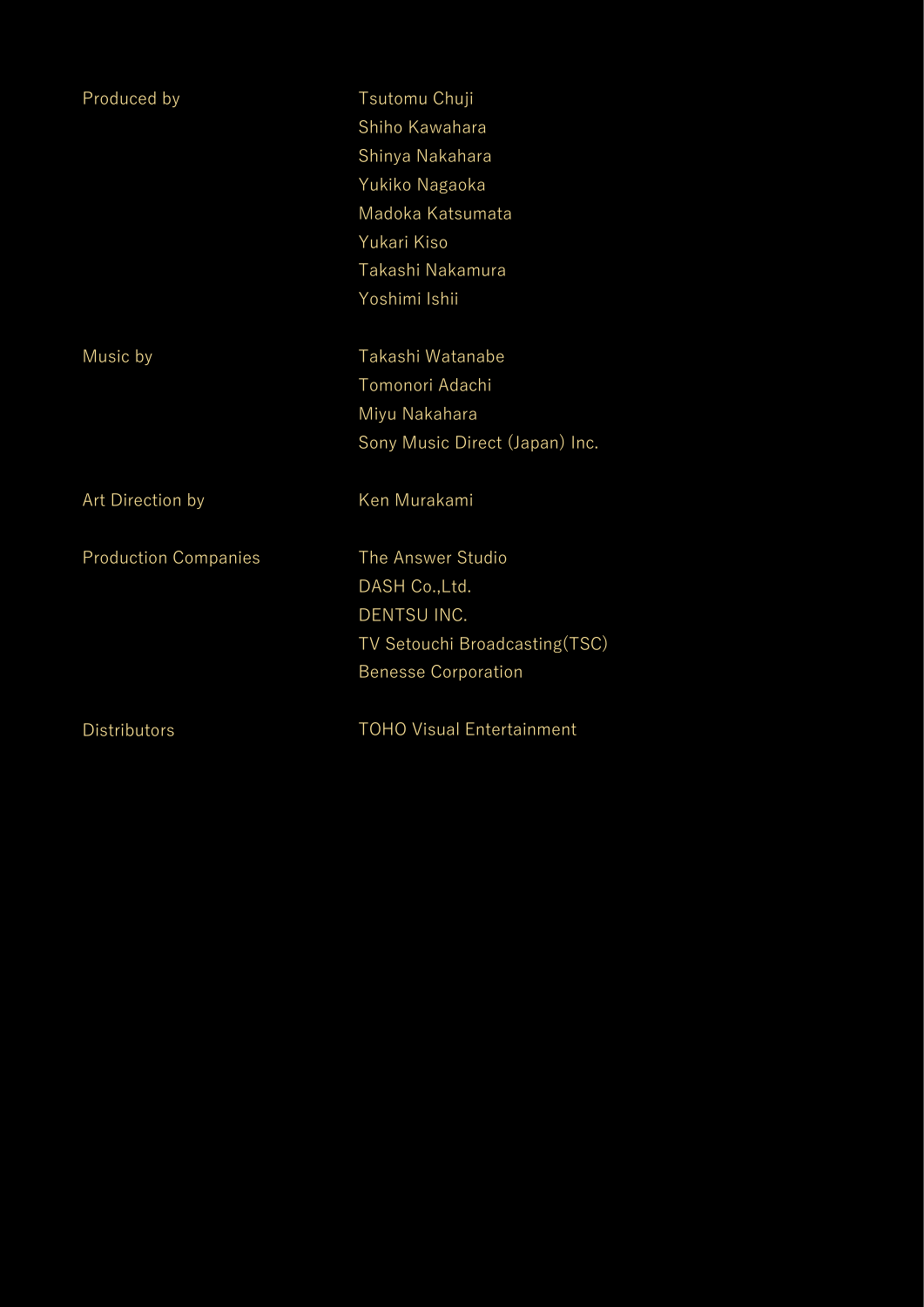Release 2018

Writing Credits **Yuka Aoki** 

**映画しまじろう まほうのしまのだいぼうけん (Eiga Shimajiro: Mahou no Shima no Daiboken)** Title (English) Shimajiro the Movie: Adventures on Magic Island

Directed by **Hiroshi Kawamata** Hiro Takashima

Cast Omi Minami (voice) Miki Takahashi (voice) Takumi Yamazaki (voice) Saori Sugimoto (voice) Chafurin (voice) Kikuko Inoue (voice) Minoru Inaba (voice) Inori Minase (voice) Ako Mayama (voice) Bin Shimada (voice) Nobuo Tobita (voice) Shinobu Adachi (voice) Nanami Yamashita (voice) Miki Tokoi (voice) Mie Nonagase (voice) Yui Hiwatashi (AKB48) (voice) Natsuki Kamata (SKE48) (voice) Fuka Murakumo (NGT48) (voice)

Produced by Shiho Kawahara Yukinori Udagawa Shinya Nakahara Yukari Kiso

Music by **Tadao Harasaki** Shingo Nishimura BACKSTREETS INC. Sony Music Direct (Japan) Inc.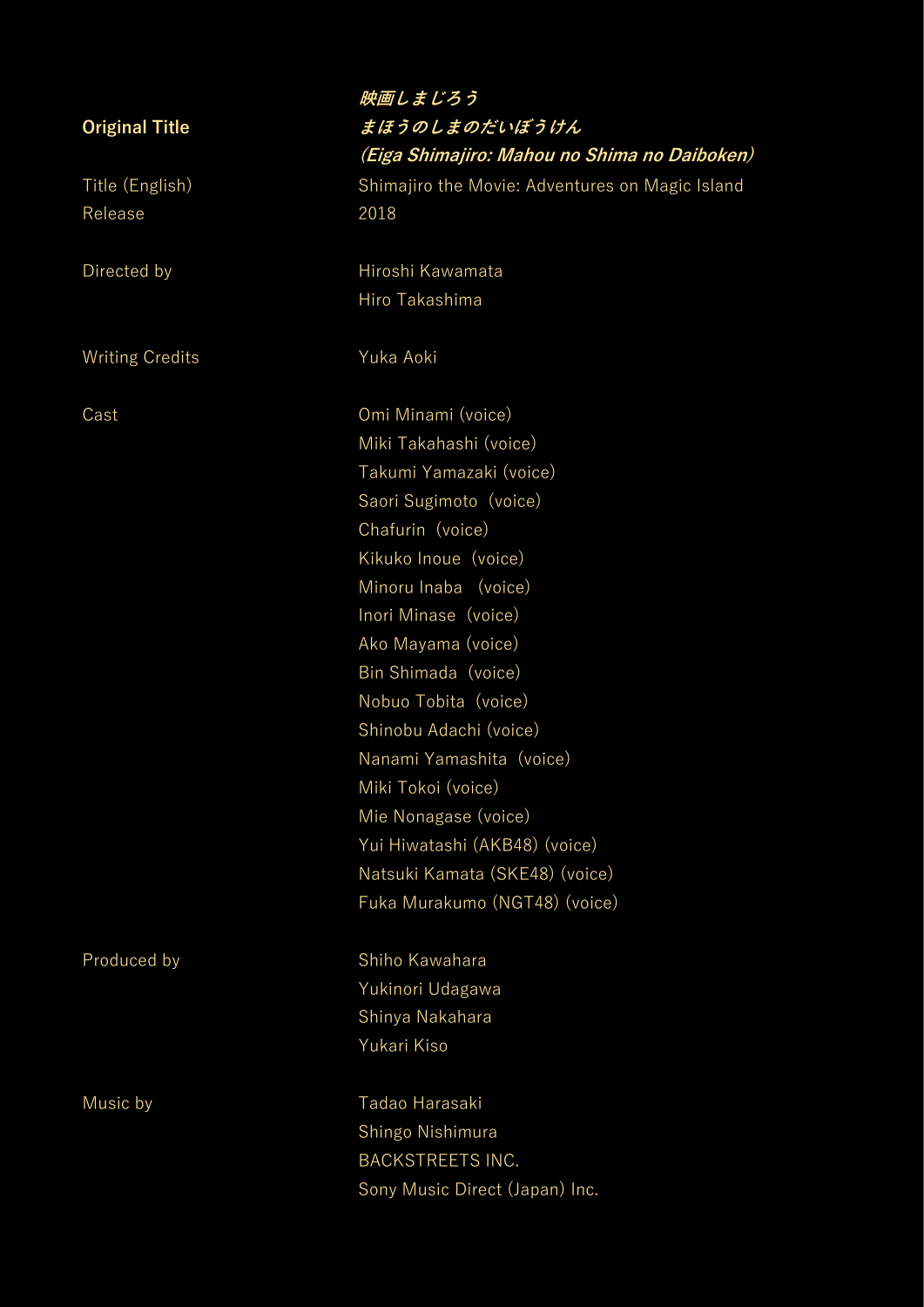| Art Direction by            | Toshiharu Mizutani                                                                               |
|-----------------------------|--------------------------------------------------------------------------------------------------|
| <b>Production Companies</b> | The Answer Studio<br>DENTSU INC.<br>TV Setouchi Broadcasting (TSC)<br><b>Benesse Corporation</b> |
| <b>Distributors</b>         | <b>TOHO Visual Entertainment</b>                                                                 |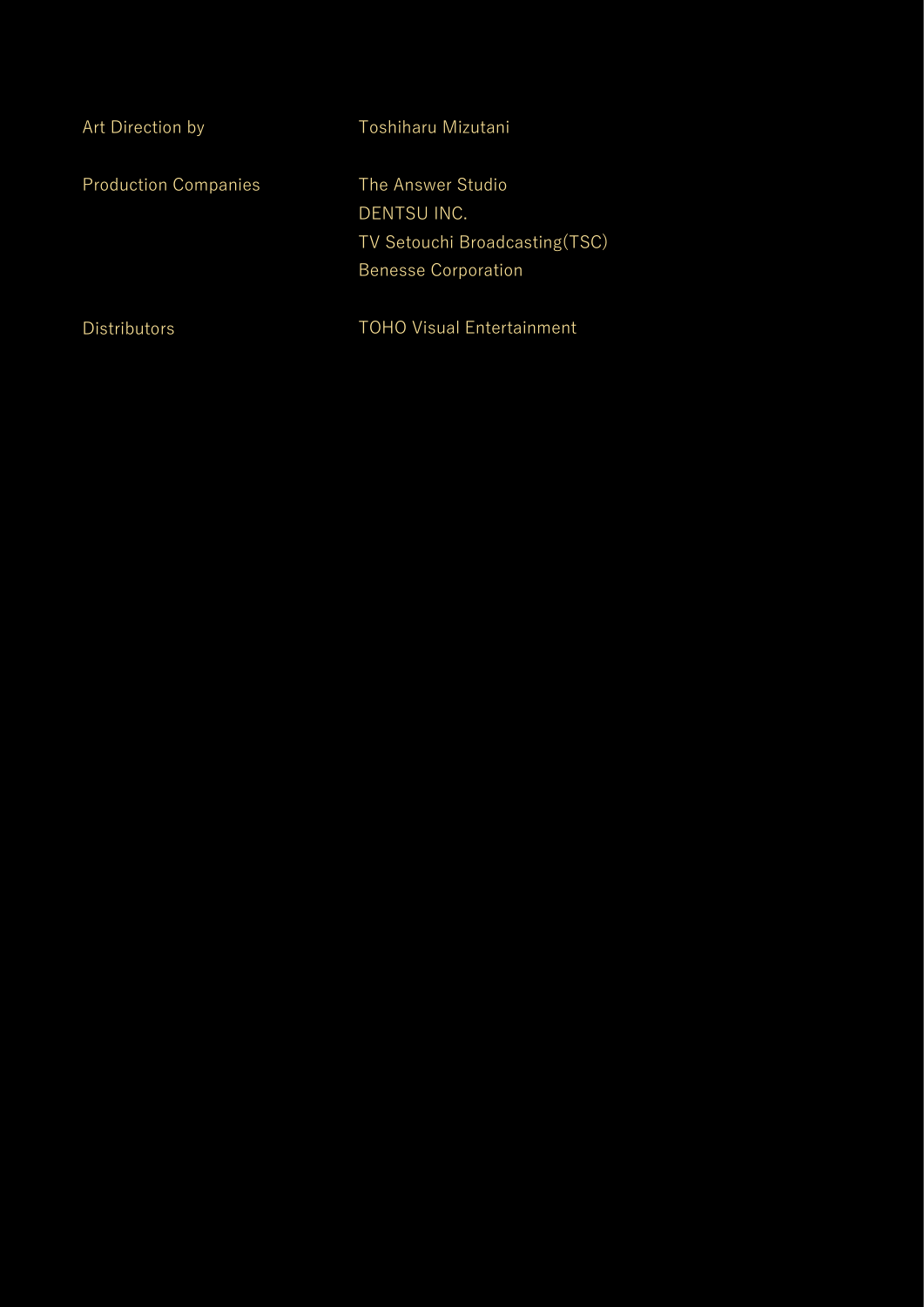Release 2019

# **映画しまじろう しまじろうとうるるのヒーローランド (Eiga Shimajiro: Shimajiro to Ururu no Hirorando)** Title (English) Shimajiro the Movie: Shimajiro and Ururu's Hero Island

Directed by **Takamitsu Kawamura** Ryoji Aoki (live part)

Writing Credits **Yumi Yamamoto** 

Cast Omi Minami (voice) Miki Takahashi (voice) Takumi Yamazaki (voice) Saori Sugimoto (voice) Chafurin (voice) Kikuko Inoue (voice) Minoru Inaba (voice) Katsumi Toriumi(voice) Nao Toyama (voice) Eiji Hanawa (voice) Youhei Tadano (voice) Taketora (voice) Ryoko Shiraishi (voice) Runa Goami (voice) Kazushige Watanabe (voice) Natsuko Momota (Momoiro Clover Z) (voice) Shiori Tamai (Momoiro Clover Z) (voice) Ayaka Sasaki (Momoiro Clover Z) (voice) Reni Takagi (Momoiro Clover Z) (voice)

Produced by Shiho Kawahara Yukinori Udagawa Yukari Kiso Nozomi Ogasawara

Music by Tadao Harasaki Shingo Nishimura Sony Music Direct (Japan) Inc.